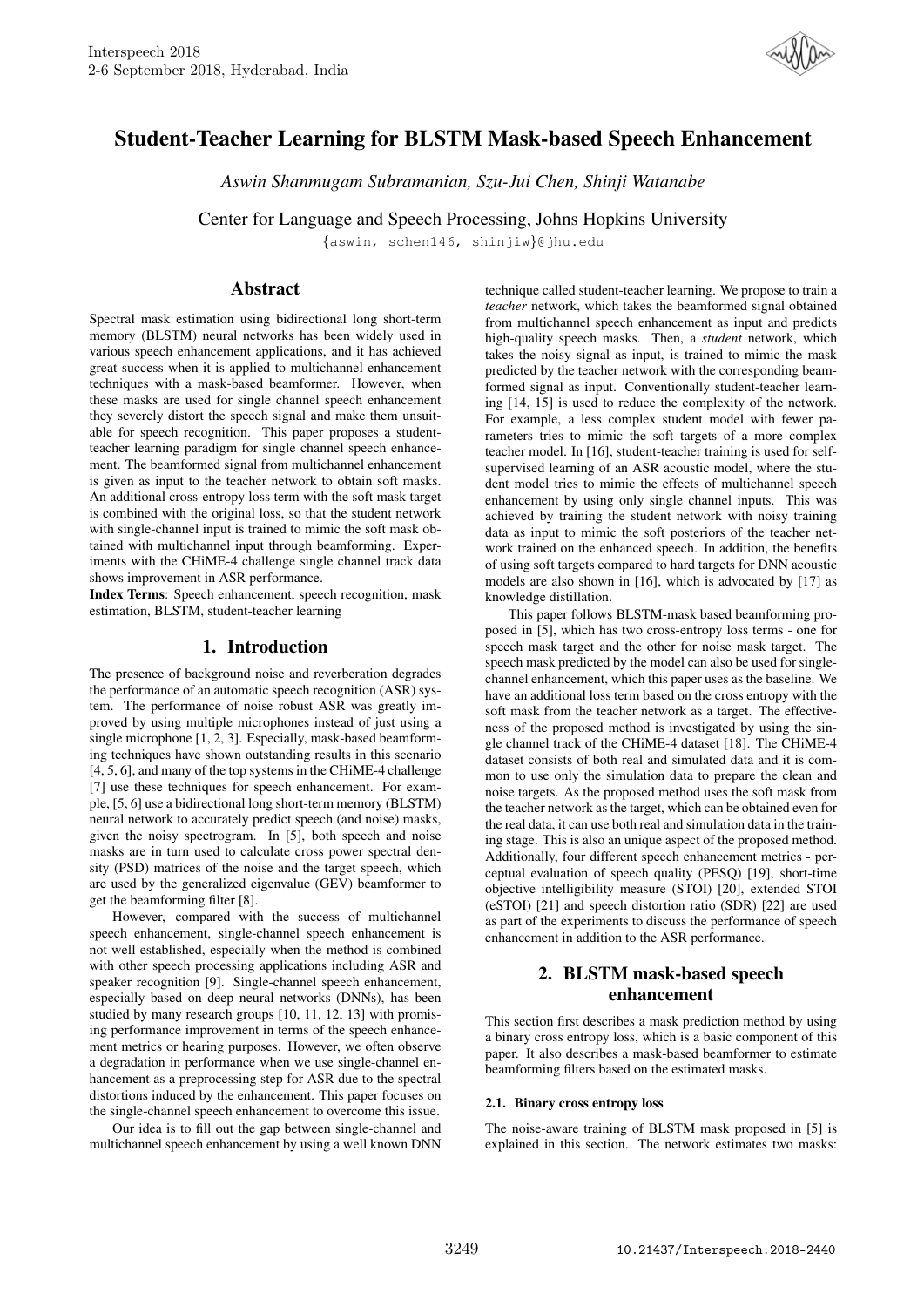the first is the speech mask which denotes the degree of how dominant the speech component is in each time-frequency bin, while the second is the noise mask which denotes that of the noise component [23]. The ideal binary speech mask target  $IBM_x(t, b) \in \{0, 1\}$  at frame t in frequency bin b is defined based on the signal-to-noise (SNR) ratio with thresholding as:

$$
IBM_X(t,b) = \begin{cases} 1, & \text{if } \frac{\|x(t,b)\|}{\|n(t,b)\|} > threshold \\ 0, & \text{otherwise} \end{cases}
$$
 (1)

where,  $||x(t, b)|| \in \mathbb{R}_{\geq 0}$  is the power spectrum of the clean speech signal and  $||n(t, b)|| \in \mathbb{R}_{\geq 0}$  is the power spectrum of the noise signal at each time-frequency bin  $(t, b)$ . The ideal binary noise mask IBM<sub>N</sub> $(t, b) \in \{0, 1\}$  is also calculated in a similar way.

Given a sequence of  $T$ -length noisy speech magnitude spectra  $Y = (\{||y(t, b)||\}_{b=1}^B | t = 1, \dots, T)$ , the BLSTM network predicts the speech mask  $w_x(t, b) \in [0, 1]$  and noise mask  $w_N(t, b) \in [0, 1]$  at each time-frequency bin  $(t, b)$ , as follows:

$$
w_v(t, b) = \sigma(\text{Lin}_v(\text{BLSTM}(Y))), \text{ where } v \in \{X, N\}, \quad (2)
$$

where  $\sigma(\cdot)$ , Lin<sub>v</sub>( $\cdot$ ), and BLSTM( $\cdot$ ) are sigmoid activation, linear, and output of the masking network given in Table 1, respectively.

The binary cross entropy is used as the loss function to train the network. The overall loss function is defined by combining the speech and noise binary loss functions (loss<sub>X</sub> and loss<sub>N</sub>) as follows:

$$
loss = loss_X + loss_N,
$$
\n(3)

$$
\triangleq \frac{1}{T*B} \sum_{t,b} \sum_{v \in \{X,N\}} \text{CE}(\text{IBM}_v(t,b), w_v(t,b)), \quad (4)
$$

where  $CE(a, a')$  is the binary cross entropy defined as follows:

$$
CE(a, a') \triangleq a \log a' + (1 - a) \log(1 - a')
$$
(5)  
= 
$$
\begin{cases} a \log a' & a = 0 \\ (1 - a) \log(1 - a') & a = 1 \end{cases}
$$

Note that since  $a \in \{0, 1\}$ , either first or second term in the right hand side of Eq. (5) becomes zero. This type of target is particular called as a *hard label* in the student-teacher learning [14] or knowledge distillation [17] context.

When we apply the estimated speech mask  $w_x(t, b)$  to the original signal  $y(t, b)$ , we can perform single-channel speech enhancement as follows:

$$
x^{(se)}(t,b) = w_X(t,b)y(t,b),
$$
 (6)

where  $x^{(se)}(t, b)$  is an enhanced signal (the superscript (se) denotes single-channel enhancement). Although the single channel enhancement only requires the prediction of the speech mask, the noise mask is used to obtain the noise PSD matrix in a multichannel scenario, which will be discussed in the next section.

#### 2.2. Mask-based beamformer

This section extends to deal with a multichannel signal with  $M$  as a number of channels. When the single channel mask estimation in the previous section is applied to the multichannel signal, the corresponding speech mask  $w_{m,X}(t, b)$  and noise mask  $w_{m,N}(t, b)$  for each channel m can be obtained. With

Table 1: *Masking network architecture*

| Layer         | <b>Activation</b> | <b>Dimension</b> |  |  |  |
|---------------|-------------------|------------------|--|--|--|
| Input         |                   | 513              |  |  |  |
| <b>BLSTM</b>  | Tanh              | 256              |  |  |  |
| Feedforward 1 | ReLU              | 513              |  |  |  |
| Feedforward 2 | clipped ReLU      | 513              |  |  |  |

these multichannel masks, the following time-frequency mask is obtained from a median operation:

$$
\bar{w}_v(t,b) = \text{Median}(\{w_{m,v}(t,b)\}_{m=1}^M) \text{ where } v \in \{X,N\}. \tag{7}
$$

With the speech and noise masks  $\bar{w}_X(t, b)$  and  $\bar{w}_N(t, b)$ , the PSD matrices, which are  $\Phi_X(b) \in \mathbb{C}^{M \times M}$  of speech at frequency bin b, and  $\Phi_N(b) \in \mathbb{C}^{M \times M}$  of noise at frequency bin b, can be estimated as follows:

$$
\mathbf{\Phi}_v(b) = \sum_{t=1}^T \bar{w}_v(t, b) \mathbf{y}(t, b) \mathbf{y}(t, b)^{\mathrm{H}} \quad \text{where} \quad v \in \{\mathrm{X}, \mathrm{N}\}
$$
\n(8)

where  $y(t, b) \in \mathbb{C}^{M}$  is the *M*-dimensional complex spectral value at time (frame)  $t$  and frequency bin  $b$ . The operator H is the Hermitian transpose.

From these PSD matrices, the M-dimensional complex beamforming filter  $f(b) \in \mathbb{C}^M$  can be estimated. This paper adopts the GEV beamformer, which is obtained by maximizing the expected SNR with respect to  $f(b)$  for each frequency bin as given by the equation below:

$$
\mathbf{f}_{GEV}(b) = \underset{\mathbf{f}(b)}{\operatorname{argmax}} \frac{\mathbf{f}^{H}(b)\mathbf{\Phi}_{X}(b)\mathbf{f}(b)}{\mathbf{f}^{H}(b)\mathbf{\Phi}_{N}(b)\mathbf{f}(b)}.
$$
 (9)

This optimization is equivalent to solving the following eigenvalue problem:

$$
(\Phi_{\mathcal{N}}(b))^{-1}\Phi_{\mathcal{X}}(b)\mathbf{f}(b) = \lambda \mathbf{f}(b), \tag{10}
$$

where  $f(b)$  is the eigenvector and  $\lambda$  is the corresponding eigenvalue.

Once we obtain the beamforming filter  $f_{GEV}(b)$ , we can perform multichannel speech enhancement as follows:

$$
x^{(\text{me})}(t,b) = \mathbf{f}_{\text{GEV}}^{\text{H}}(b)\mathbf{y}(t,b),\tag{11}
$$

where  $x^{(me)}(t, b)$  is an enhanced signal (the superscript (me) denotes multichannel enhancement).

In general,  $x^{(\text{me})}(t, b)$  can be well-denoised by making use of spacial information and beamforming operation, compared to the single-channel enhanced signal  $x^{(se)}(t, b)$  introduced in Section 2.1. This paper proposes to use these single- and multichannel speech enhancement properties, and designs a new objective function for single-channel enhancement, by using the mask obtained by multichannel enhancement as a better *soft label*.

# 3. Student-teacher model

This section explains in detail the proposed single-channel enhancement technique by using a student-teacher model.

#### 3.1. Teacher model

Firstly, the beamformed signal  $x^{(me)}(t, b)$  is given as input to the teacher model. The architecture of the network is the same as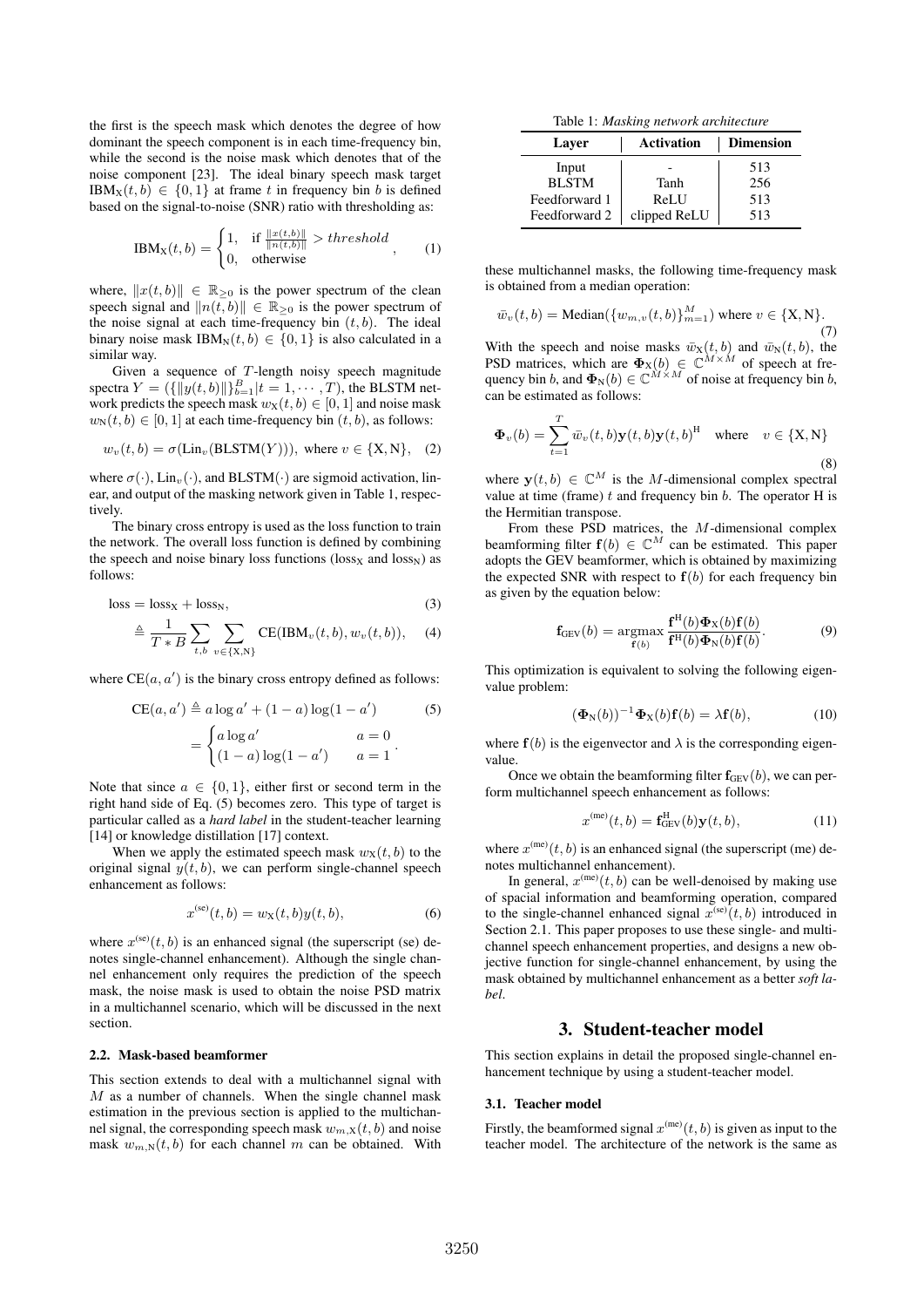|    |             | <b>Parameters</b> |             |       |                                                         | WER Dev $(\%)$    |       |       | WER Test $(\%)$ |       |
|----|-------------|-------------------|-------------|-------|---------------------------------------------------------|-------------------|-------|-------|-----------------|-------|
|    | $\lambda_1$ | $\lambda_2$       | $\lambda_3$ | epoch | Train data (ASR)                                        | <b>BLSTM Mask</b> | real  | simu  | real            | simu  |
|    |             |                   |             |       | all 6ch noisy                                           |                   | 21.40 | 23.22 | 35.63           | 31.98 |
| 2  |             |                   |             |       | all 6ch noisy                                           | <b>Baseline</b>   | 28.99 | 28.05 | 40.98           | 35.50 |
| 3  |             |                   |             | 7     | all 6ch noisy                                           | Teacher           | 24.91 | 26.00 | 40.26           | 35.73 |
| 4  | 1/3         | 1/3               | 1/3         | 6     | all 6ch noisy                                           | Student           | 25.95 | 24.66 | 35.50           | 29.98 |
| 5  | 0.25        | 0.25              | 0.5         | 12    | all 6ch noisy                                           | Student           | 26.56 | 26.19 | 36.33           | 31.36 |
| 6  | 0.50        | 0.25              | 0.25        | 5     | all 6ch noisy                                           | Student           | 25.82 | 25.17 | 35.86           | 30.17 |
| 7  | 0.45        | 0.05              | 0.50        | 3     | all 6ch noisy                                           | Student           | 25.54 | 24.77 | 34.78           | 29.78 |
| 8  | 0.35        | 0.15              | 0.50        | 3     | all 6ch noisy                                           | Student           | 23.34 | 23.11 | 33.11           | 28.30 |
| 9  | 0.05        | 0.45              | 0.50        | 3     | all 6ch noisy                                           | Student           | 24.07 | 24.01 | 34.88           | 30.00 |
| 10 | 0.15        | 0.35              | 0.50        | 3     | all 6ch noisy                                           | Student           | 25.01 | 24.66 | 35.66           | 30.10 |
| 11 | 0.35        | 0.15              | 0.50        | 3     | all 6ch noisy                                           | Student with real | 23.42 | 23.55 | 32.64           | 28.88 |
|    |             |                   |             |       | all 6ch noisy $+$                                       |                   |       |       |                 |       |
| 12 |             |                   |             |       | 5th ch enhanced data from baseline<br>all 6ch noisy $+$ | <b>Baseline</b>   | 22.07 | 23.37 | 34.02           | 30.41 |
| 13 | 0.35        | 0.15              | 0.50        | 3     | 5th ch enhanced data from baseline<br>all 6ch noisy $+$ | Student           | 19.78 | 20.76 | 30.66           | 26.60 |
| 14 | 0.35        | 0.15              | 0.50        | 3     | 5th ch enhanced data from baseline                      | Student with real | 19.79 | 20.85 | 29.80           | 26.66 |

Table 2: *WER of HMM-GMM ASR System*



Figure 1: *Student-Teacher Model*

the one explained in Section 2.1 except that the output is only the speech mask  $w_{\text{X}}^{(me)}(t, b)$  and there is no noise mask. Hence the loss function for the teacher network is

loss = 
$$
\frac{1}{T * B} \sum_{t,b} CE(IBM_X(t,b), w_X^{(me)}(t,b))).
$$
 (12)

Since the beamformed signal is already well-denoised, the above teacher network provides a high-quality speech mask. Alternatively, the original clean signal  $x(t, b)$  can be used as the input instead of the beamformed signal to train the teacher model. However, the problem of estimating a speech mask given a clean signal is too trivial, and the network is not welltrained in such a trivial condition.

### 3.2. Student model

With the speech mask  $w_{\rm X}^{(me)}(t,b)$  obtained by the above teacher network, we can additionally consider the following studentteacher loss function:

loss<sub>st</sub> = 
$$
\frac{1}{T * B} \sum_{t,b} CE(w_{X}^{(me)}(t,b)), w_{X}^{(se)}(t,b))).
$$
 (13)

Compared with the binary cross entropy case in Eq. (5), the target  $w_X^{(me)}(t, b)$ )  $\in [0, 1]$  is a bounded continuous value, and provides richer supervisions to the student network.

The final loss function is expressed with the student-teacher loss and the original loss (Eq. (3)) as:

$$
loss = \lambda_1 loss_{st} + \lambda_2 loss_{X} + \lambda_3 loss_{N}
$$
 (14)

where  $\lambda_1$ ,  $\lambda_2$ , and  $\lambda_3$  are linear interpolation weights. The student model is trained with this loss function, which expects to learn the multichannel enhancement ability within a singlechannel enhancement framework. Figure 1 illustrates the proposed student-teacher training paradigm.

#### 3.3. Student model with real data

All the above formulations are discussed given that we have parallel clean speech  $(x)$  and noise  $(n)$ , which are not usually obtained in the real recording. However, the proposed network can obtain the soft target of the real data by simply applying multichannel speech enhancement for the real data. In this scenario, it has only one student-teacher loss term loss<sub>st</sub> (Eq. (13)), which exactly mimics the teacher network. With this setup, the loss function can be obtained by switching the student-teacher loss (Eq. (13)) and the combined loss (Eq. (14)) for real and simulation data as follows:

$$
loss = \begin{cases} loss_{st} & \text{for real} \\ \lambda_1 loss_{st} + \lambda_2 loss_{X} + \lambda_3 loss_{N} & \text{for simulation} \end{cases}
$$
(15)

This is our final loss function, which fully makes use of the benefit of the student-teacher learning paradigm in speech enhancement.

### 4. Experiments

To verify the effectiveness of the proposed single-channel experiments, the 1 channel track in the CHiME-4 challenge [7] was used.

#### 4.1. Speech recognition

The Kaldi speech recognition toolkit [24] was used for ASR experiments. The GMM baseline provided by the CHiME-4 challenge [7] was used for comparing different mask models. The mask network was implemented using the Chainer neural network toolkit [25]. The cross-validation loss was calculated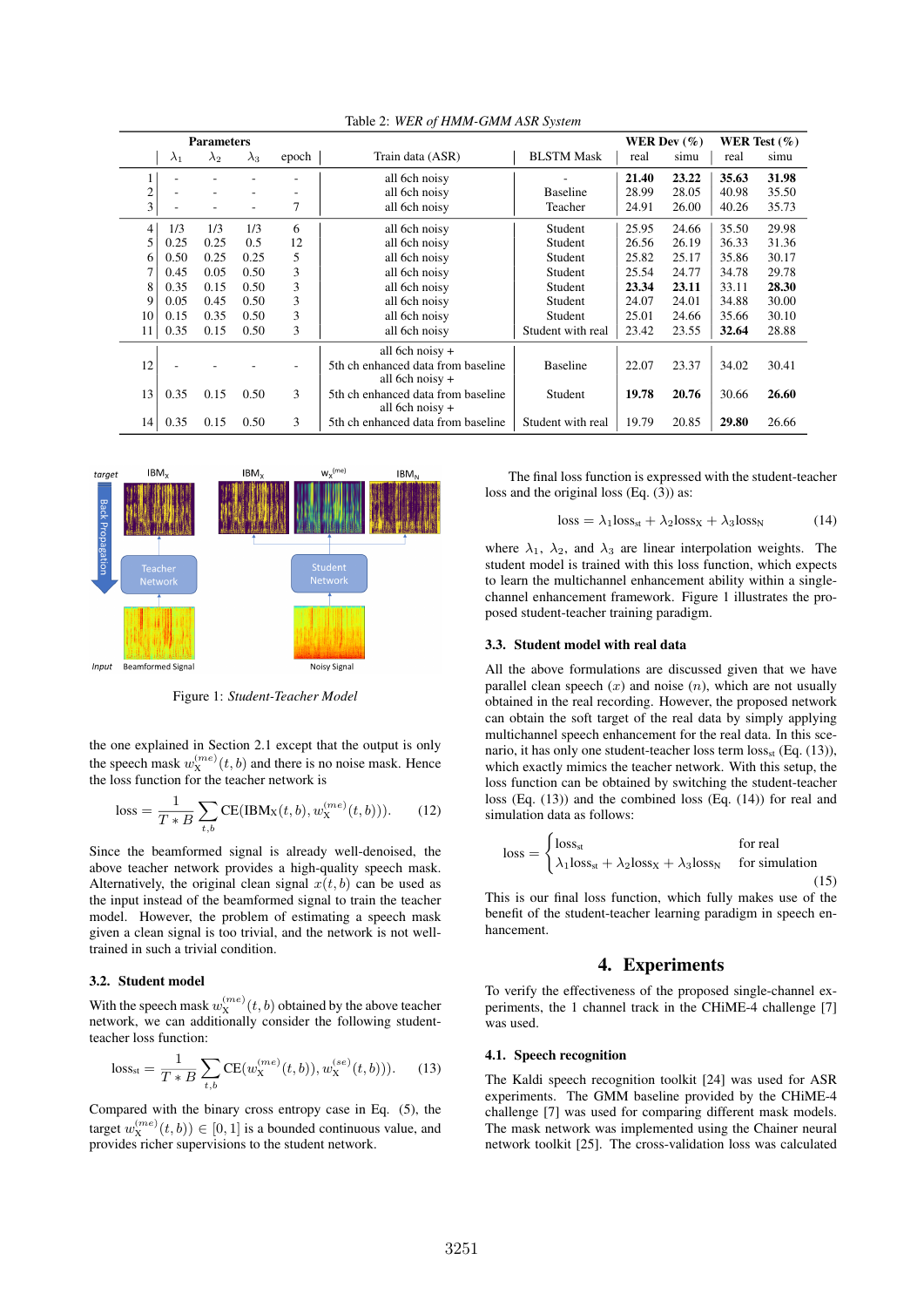Table 3: *Speech Enhancement Scores.*

|             |             | <b>Parameters</b> |                          |                   | Dev (Simu)  |             |       |            | <b>Test (Simu)</b> |             |       |            |
|-------------|-------------|-------------------|--------------------------|-------------------|-------------|-------------|-------|------------|--------------------|-------------|-------|------------|
| $\lambda_1$ | $\lambda_2$ | $\lambda_3$       | epoch                    | <b>BLSTM Mask</b> | <b>PESO</b> | <b>STOI</b> | eSTOI | <b>SDR</b> | <b>PESO</b>        | <b>STOI</b> | eSTOI | <b>SDR</b> |
| -           |             |                   | $\overline{\phantom{a}}$ |                   | 2.01        | 0.82        | 0.61  | 3.92       | 1.98               | 0.81        | 0.60  | 4.95       |
|             |             |                   |                          | <b>Baseline</b>   | 2.52        | 0.88        | 0.73  | 9.26       | 2.46               | 0.87        | 0.71  | 10.76      |
| -           |             | ۰                 |                          | Teacher           | 2.36        | 0.86        | 0.68  | 8.14       | 2.33               | 0.85        | 0.67  | 9.51       |
| 1/3         | 1/3         | 1/3               | <sub>(</sub>             | Student           | 2.54        | 0.88        | 0.73  | 9.13       | 2.49               | 0.87        | 0.71  | 10.64      |
| 0.50        | 0.25        | 0.25              |                          | Student           | 2.52        | 0.88        | 0.73  | 9.00       | 2.47               | 0.87        | 0.71  | 10.44      |
| 0.35        | 0.15        | 0.50              | 3                        | Student           | N/A         | 0.88        | 0.72  | 8.93       | N/A                | 0.87        | 0.70  | 10.35      |



Figure 2: *WER vs epoch for different parameter combinations*

using the development data after every epoch during the training of the teacher network. The training was stopped when the loss did not decrease anymore after 5 epochs of patience and the model with the least cross-validation loss was chosen. The 5th channel data was used to estimate the target masks for the beamformed data. The student network was trained in a batch mode where a minibatch comprised the frames of all 6 channels of one utterance.

To compare the performance of different masking models, we first prepared an ASR baseline that would be neutral to the enhancement method by using only the noisy data of all 6 channels as the training data. We performed enhancement on the development and evaluation sets of the official 1-channel track CHiME-4 dataset, with different models and decoded their enhanced speech with the above ASR systems. The results of these ASR experiments are shown in Table 2 (rows 1–3). The performance of the teacher model was better than that of the original BLSTM mask as expected, although both degraded the performance from the non-enhanced noisy speech.

The second experiments focused on our proposed student models (rows 4–11 in Table 2), and we found that most of the different configurations of student models performed better than that of the teacher model. Note that in this experiment, we fixed the number of epochs for several models as 3. This is because we additionally investigated the dependency between the validation loss and WER, as shown in Figure 2, and we found that it did not necessarily give us the best results for the best validation score with different hyper-parameter  $\lambda$ , as introduced in Eq. (14). We empirically found that 3 epochs in most of the cases seemed to give good performance. This result indicates that choosing the epoch based on the WER of the development data seems to be a better criterion than the enhancement-driven cross-validation loss (related discussions will be shown in the next section). With this setup (3 epochs), we found that the parameter choice of  $\lambda_1 = 0.35$ ,  $\lambda_2 = 0.15$  and  $\lambda_3 = 0.5$  gave the best performance amongst the different values we tried. This is an interesting finding, since this result indicates that soft targets obtained by the teacher model would effect the performance more than that of supervised targets. We also trained the student model with additional real data, as discussed in Section 3.3 (row 11 in Table 2), and this shows the improvement for the real test set owing to the inclusion of the real training data, which is a desired property in real environments.

When the 5th channel of the training data was also enhanced in the same way as the development and evaluation data using the baseline BLSTM mask and included as part of the ASR training (row 12), the performance was slightly better than using the original noisy data for the evaluation data but it was slightly worse for the development data. When the development and evaluation data was enhanced using our best student models (rows 13 and 14), the performance improved significantly compared to using the original noisy data in the all conditions. Also, we observed the similar improvement for the real test set again when we trained the student model with real data.

#### 4.2. Speech enhancement scores

The four different scores described in Section 1 - PESQ, STOI, eSTOI and SDR were computed for several enhancement methods, as shown in Table 3. The 5th channel clean signal from the 6ch track convolved with room impulse response was used as the reference signal. All the different masking models gave significantly better scores in all four metrics compared to using the noisy data without any enhancement although we did not observe any considerable difference in the scores amongst the models. In addition, by comparing Tables 2 and 3, we did not observe clear correlations between the speech enhancement scores and WERs, which also suggests that we need some careful investigation on the objective function of BLSTM-based enhancement for the ASR purpose.

# 5. Conclusion

We proposed a new training paradigm for mask estimation using BLSTMs based on student-teacher training for single channel speech enhancement. We showed that the proposed studentteacher technique improved the ASR performance from the original noisy speech and the enhanced speech obtained by conventional BLSTM masking. Our future work is to evaluate our speech enhancement techniques with a strong ASR backend including a time delay neural network (TDNN) [26, 27] with the lattice-free version of the maximum mutual information (LF-MMI) [28].